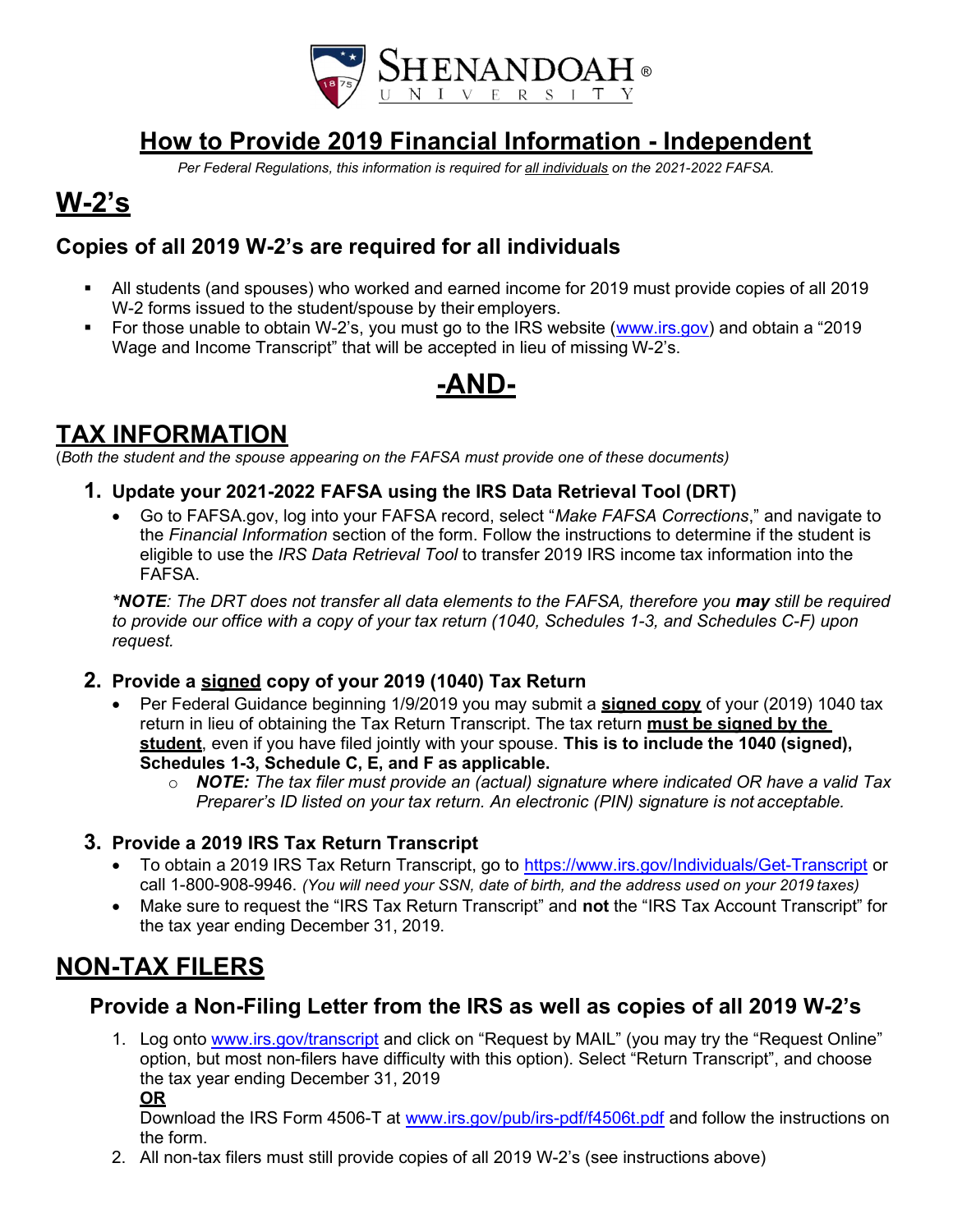

## 2021 - 2022 Independent Verification **Worksheet**

Verification Tracking Group 1 and Institutional Selection

In response to your submission of the 2021-2022 Free Application for Federal Student Aid (FAFSA), the U.S. Department of Education has required the Office of Financial Aid to collect the following information from you. Submission of all of the requested information is required in order to receive federal student aid. Please complete and return these materials to the Office of Financial Aid as quickly as possible.

#### A. Student's Information

| Student's Last Name                              | <b>Student's First Name</b> | Student's M.I.          | Student's SU ID Number  |  |
|--------------------------------------------------|-----------------------------|-------------------------|-------------------------|--|
| Student's Street Address (include apt. no.)      |                             | Student's Date of Birth |                         |  |
| City                                             | <b>State</b>                | Zip Code                | Student's Email Address |  |
| Ctudent's Llame Dhana Number (include area sade) |                             |                         |                         |  |

Student's Home Phone Number (include area code)

#### B. Household Information

List below all members of your household; include the name of the college for any household member who will be enrolled at least half-time, in a degree, diploma, or certificate program at a postsecondary educational institution any time between July 1, 2021, and June 30, 2022. If more space is needed, attach a separate page with the student's name and SU ID Number at the top.

#### Please provide the following information:

- Yourself
- Your spouse, if you are married
- Your children (if any) if you will provide more than half of their support from July 1, 2021, through June 30, 2022, or if the child would be required to provide your information when completing the FAFSA for 2021-2022. Include children who meet either of these criteria, even if they do not live with you.
- Other people if they now live with you, and you provide more than half of their support and will continue to provide more than half of their support from July 1, 2021, through June 30, 2022

| <b>Full Name</b>          | Age | Relationship | College                      | <b>Will be Enrolled</b><br>at Least Half-<br><b>Time</b> |
|---------------------------|-----|--------------|------------------------------|----------------------------------------------------------|
| Elizabeth Jones (Example) | 3   | Child        | N/A                          | No                                                       |
|                           |     | <b>Self</b>  | <b>Shenandoah University</b> |                                                          |
|                           |     |              |                              |                                                          |
|                           |     |              |                              |                                                          |
|                           |     |              |                              |                                                          |
|                           |     |              |                              |                                                          |
|                           |     |              |                              |                                                          |
|                           |     |              |                              |                                                          |
|                           |     |              |                              |                                                          |
|                           |     |              |                              |                                                          |
|                           |     |              |                              |                                                          |